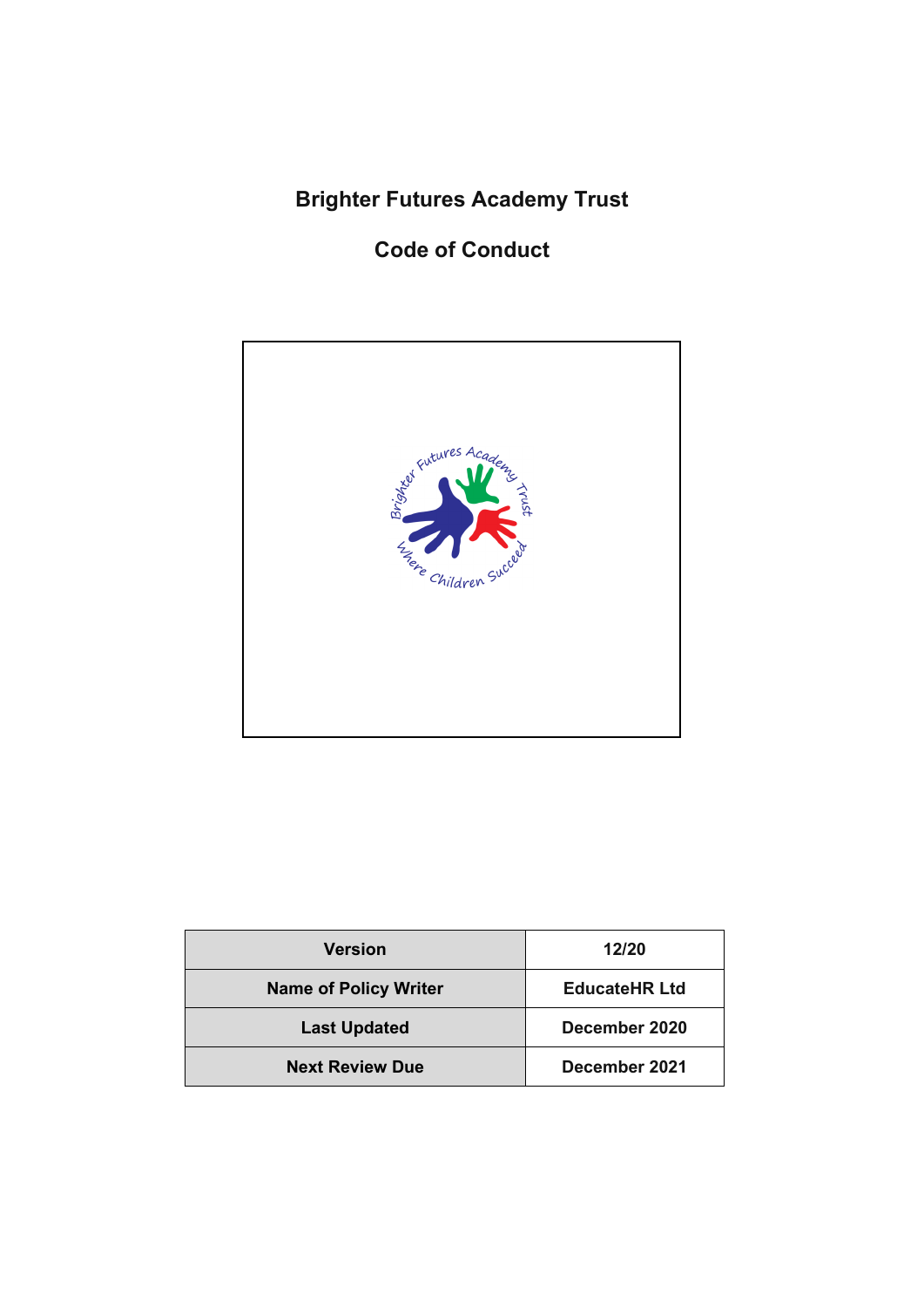## **Contents**

## $\mathbf{1}$ .  $2.$  $3<sub>l</sub>$  $\overline{\mathbf{4}}$  $5<sub>1</sub>$ 6.  $\overline{7}$ .  $\mathbf{8}$ 9. 14 News media **contract to the contract of the contract of the contract of the contract of the contract of the contract of the contract of the contract of the contract of the contract of the contract of the contract of the**

#### Page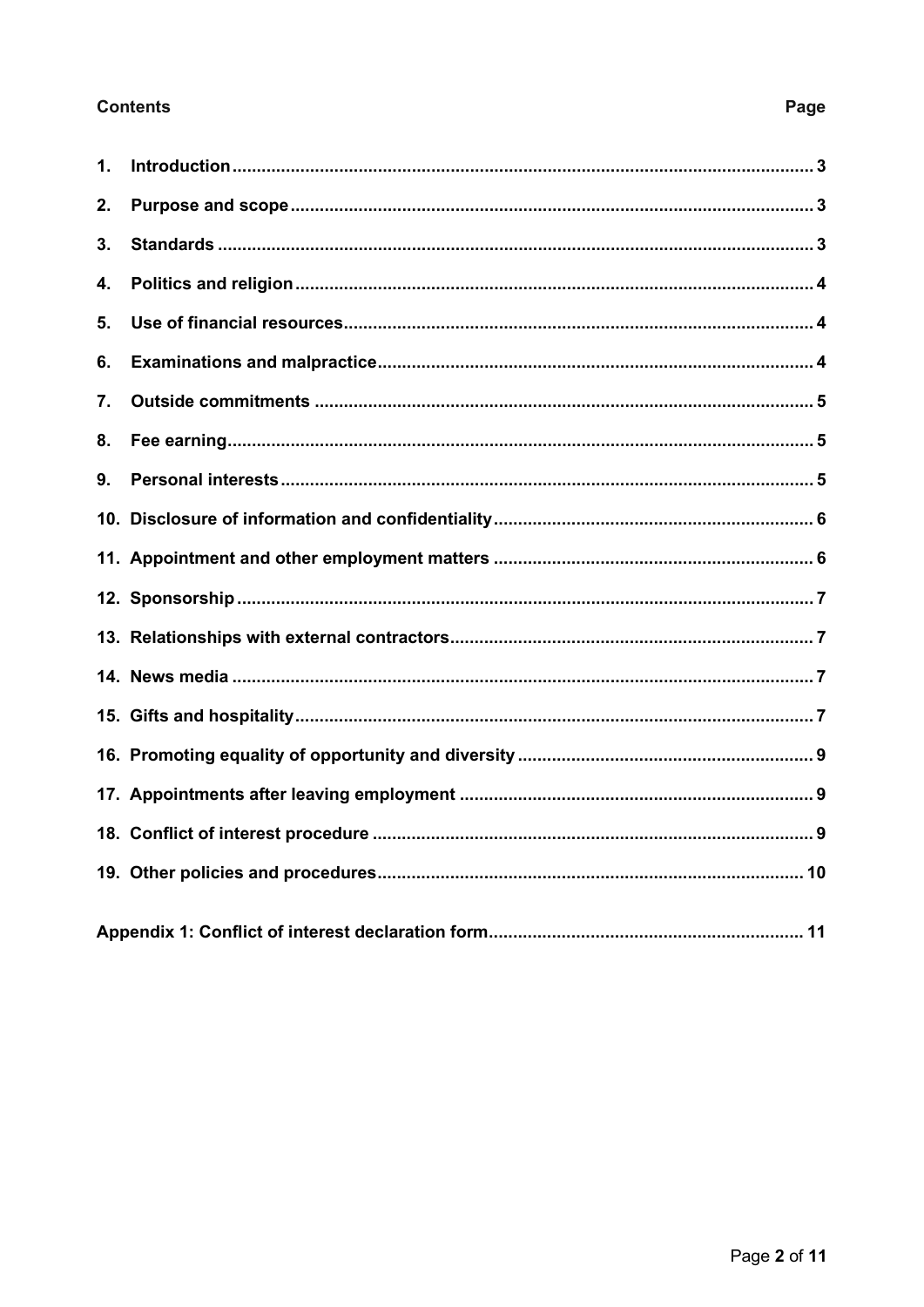#### **1. Introduction**

- <span id="page-2-0"></span>1.1 This code sets out the minimum standards of conduct that members of staff will be expected to observe both when carrying out their duties and when representing the academy in any capacity.
- 1.2 Adherence to the code is designed to protect staff in the event of their actions being subject to challenge.
- 1.3 If staff members are in any doubt about anything contained within this code and/or are concerned about anything relating to their personal position, they should speak to their line manager immediately.

### <span id="page-2-1"></span>**2. Purpose and scope**

- 2.1 This policy applies to all employed staff as well as to governors, trainees, external contractors, volunteers and other individuals who work for, or provide services on behalf of, the academy. Throughout this policy these individuals may collectively be referred to as either 'staff members' or 'members of staff'.
- 2.2 The code aims to ensure that confidence in the integrity of our members of staff and other parties associated with the academy is sustained on an ongoing basis.
- 2.3 Breach of this code will be viewed as a serious disciplinary matter. All staff members are expected to be familiar with the content of the code of conduct and ignorance of the guidelines contained therein will not be regarded as a valid excuse.

#### <span id="page-2-2"></span>**3. Standards**

- 3.1 Staff members are expected to give the highest possible standard of service to our school community (including members of the public).
- 3.2 In performing their duties, staff members must always act with integrity, honesty, and objectivity and without bias. Should they have any reason to believe that their role may involve a potential conflict of interest this must be declared before an issue arises in practice.
- 3.3 In the event of any staff member being arrested, cautioned or charged by police in relation to any criminal matter, or convicted by a court of any criminal offence, they must immediately inform the headteacher (or, if the headteacher is the staff member concerned, the chair of governors).
- 3.4 Staff must never be under the influence of alcohol (or any substance which may affect their ability to care for children) whilst at work. Staff must also seek medical advice if they are taking medication which may affect their ability to care for children and must inform their line manager in the event of such a situation arising.
- 3.5 Employees have a responsibility to behave in ways which support a non-hostile working environment for themselves and their colleagues. They should be prepared to challenge inappropriate behaviour and to take appropriate action where necessary (by reporting such behaviour to senior management) if they observe (or have other evidence of) harassment, either of themselves or of a third party.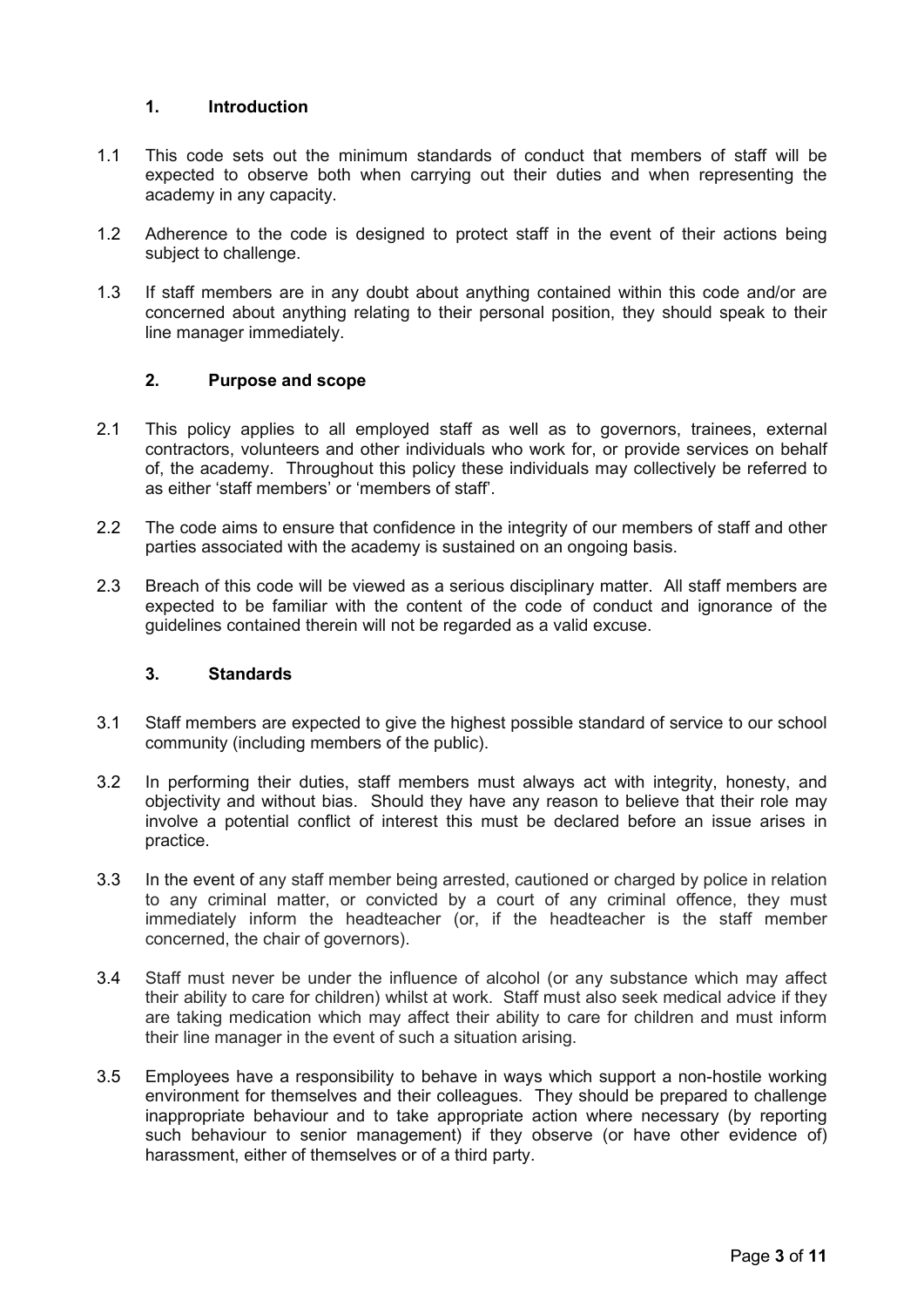- 3.6 Staff members are expected to bring to the attention of their immediate supervisor, through agreed procedures (and without fear of recrimination), any impropriety or breach of procedure. If, for any reason, staff members do not feel it appropriate to express their concerns to their immediate supervisor, they should bring the matter to the attention of a more senior manager or, if necessary, the headteacher or chair of governors.
- 3.7 If staff members do not feel it appropriate, because of the circumstances, to bring the matter to the attention of any person in authority at the academy they should refer to the Whistleblowing Policy which details other bodies who it may be in order to contact.

#### <span id="page-3-0"></span>**4. Politics and religion**

- 4.1 Staff members must not allow their own personal or political opinions to interfere with their work and must not be involved in advising any political group in their capacity as an employee or representative of the school.
- 4.2 Staff members must not allow any religious beliefs to interfere with their delivery of the school curriculum, nor must they take advantage of their position in the academy to allow such beliefs to unduly influence, in a manner inconsistent with the ethos of the academy, pupils in our care and/or other members of staff, whether such influence is exerted within the academy or within the wider community.

#### <span id="page-3-1"></span>**5. Use of financial resources**

5.1 Staff members must ensure that they use public funds entrusted to them in a responsible and lawful manner, and in accordance with the financial regulations of the academy and the Education and Skills Funding Agency and all other relevant policies and legislation.

#### <span id="page-3-2"></span>**6. Examinations and malpractice**

- 6.1 Malpractice is deemed to be an action or practice which threatens the integrity of public examinations, and/or damages the authority of those responsible for conducting them.
- 6.2 Staff must always follow the administrative regulations imposed by the examination board or awarding body in addition to any additional school protocols which may be in place. Failure to do so is likely to constitute malpractice.
- 6.3 The following are examples (the list is not exhaustive and other instances of malpractice may be considered and acted upon) of malpractice:
	- altering the time or date of a fixed examination (beyond that permitted) without notifying the relevant awarding body
	- failing to keep examination papers secure prior to the examination
	- obtaining unauthorised access to examination material prior to or during an examination
	- assisting candidates in the production of coursework, beyond that permitted by the regulations
	- assisting candidates with direct reference to assessment content/scenarios during an assessment window (beyond that permitted by the regulations)
	- allowing candidates unsupervised access to coursework exemplar material, whether this is the work of former students or that provided by the awarding body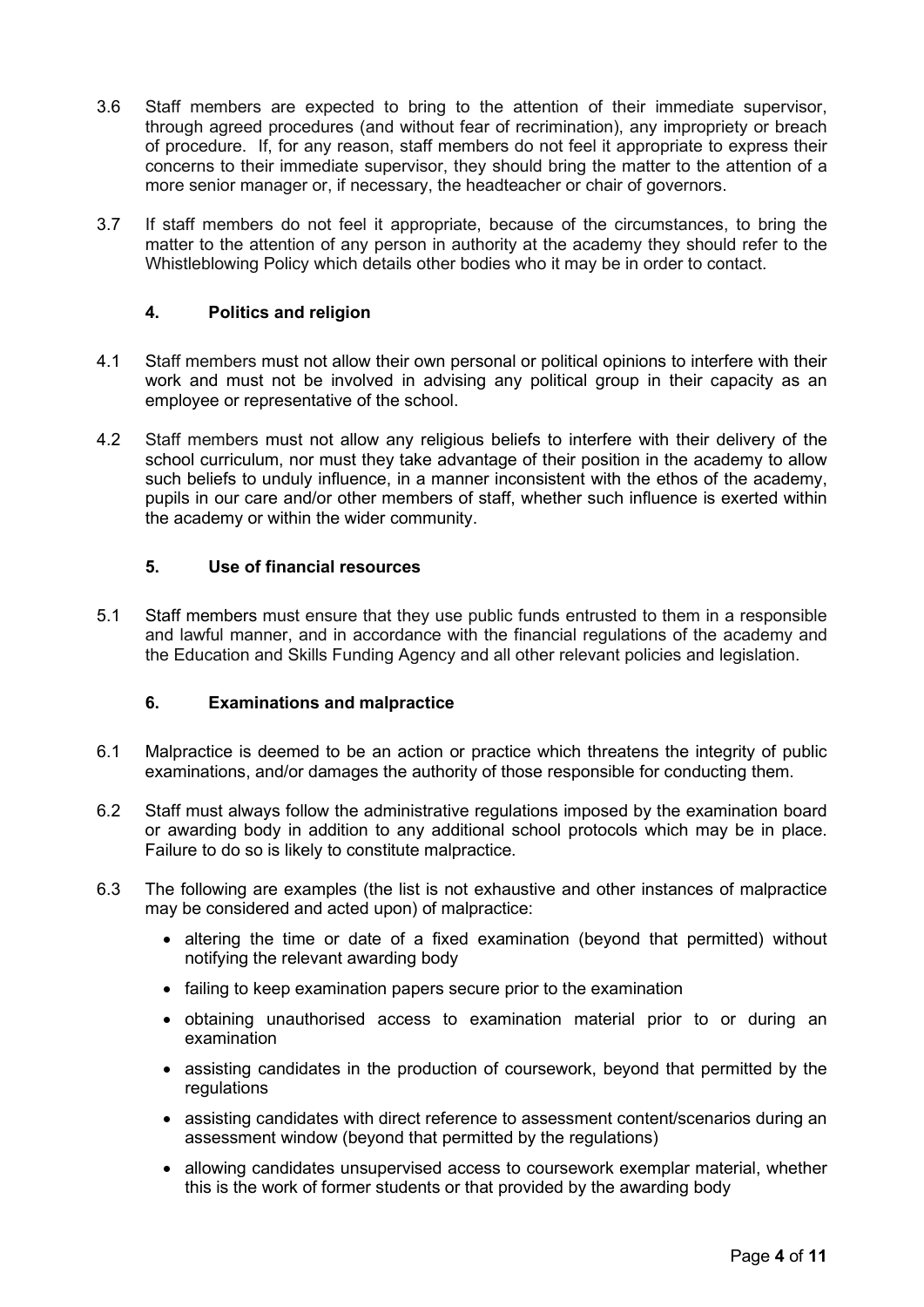- failing to keep student computer files secure
- assisting or prompting candidates with the production of answers.
- 6.4 If any staff member is suspicious that malpractice may have taken place, or is about to take place, this should be reported immediately to a member of the senior leadership team.

### <span id="page-4-0"></span>**7. Outside commitments**

- 7.1 Staff members who are directly employed by the academy (regardless of their post and irrespective of whether this is whole or part-time, permanent, temporary etc) must seek the permission of the headteacher and make a written declaration to them (an oral declaration is not sufficient) before engaging in any other work or business which might relate in any way to their duties within the academy or which might constitute a conflict of interest with their current post. This includes both paid and unpaid work and will include ad hoc work as well as regular employment.
- 7.2 If staff members are permitted (as above) to engage in any other business, or to take up any additional employment, they must not, in school time, undertake any work in connection with their external business or employment.
- 7.3 If staff members are permitted (as above) to engage in any other business or take up any additional employment, they must not make use of any school facilities, such as premises or computers (or other ICT hardware or software), in connection with their external business or employment.
- 7.4 If staff members have any doubt in relation to interpretation of the above clauses, they should make a declaration to the headteacher so that a judgment can be made.

#### <span id="page-4-1"></span>**8. Fee earning**

- 8.1 Publishing or lecturing and/or interview fees, book royalties or earnings arising from what might be considered normal duties carried out for, or on behalf of, the academy are dealt with as follows:
	- 8.1.1 If the publication is prepared and written or the lecture is prepared and delivered in working time, the lecturing or publication fee is to be paid to the academy (as employer).
	- 8.1.2 If the publication or lecture is either prepared or delivered in working time the employee receives half the fee and the academy (as employer) the other half.
	- 8.1.3 If the employee prepares and delivers the work during their holiday periods, they may keep the fee (but they must be able to demonstrate that the preparation was not done during working time).
- 8.2 However, where the employee is representing the view of the academy or speaking on issues directly related to their work, the whole fee is to be paid to the academy.

#### <span id="page-4-2"></span>**9. Personal interests**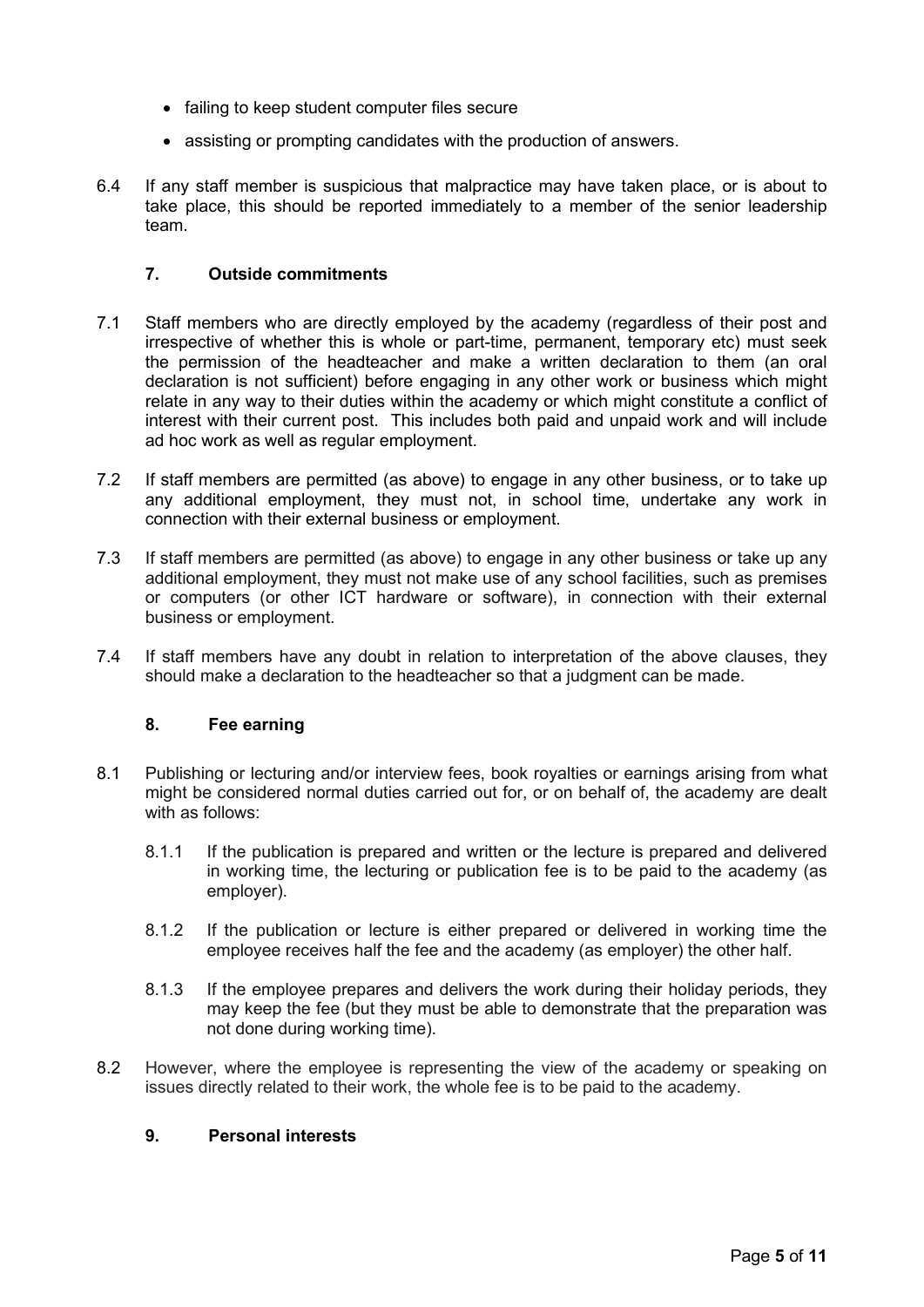- 9.1 The off-duty hours of staff members are their own personal concern. However, staff members must not put themselves in a position where there is a conflict between their job and their personal interests.
- 9.2 Staff members must declare in writing any financial or non-financial interests that could in any way be considered to bring about conflict with the academy's interests. If staff members are in any doubt regarding a possible conflict of interest the appropriate course of action is to make a declaration to the headteacher so that an independent judgement can be made.
- 9.3 Staff members are similarly required to disclose any personal interest that may conflict with the academy's interests, such as involvement with a group or organisation which may seek to influence the academy's policies.
- 9.4 It may also be appropriate to acknowledge that, in certain circumstances, personal relationships between members of staff within the academy may, on occasion, progress beyond that of a working relationship.
- 9.5 Whilst it is understood that this can sometimes be advantageous to the academy, in that personal connections will promote working effectively as a team, such relationships could conceivably lead to a conflict of interest or (perhaps more often) to third parties perceiving that such a conflict exists, and this perception is more likely where there is (in terms of the status of their respective roles) an imbalance of power between the individuals involved.
- 9.6 Staff should therefore be conscious of the potential for such a perception to have arisen, and should, if in any doubt, ensure that their line manager is aware of any personal relationship which may fall into this category.
- 9.7 The above recommendation is in place not to prohibit personal relationships at work, but to provide guidance to manage (actual or perceived) conflicts of interest. The intention is to protect the integrity of colleagues by encouraging them to recognise, and bring to the attention of management, any situation which could conceivably be interpreted as potentially giving rise to concern in relation to the possible misuse of power or application of bias in the performance of an employee's duties.

#### <span id="page-5-0"></span>**10. Disclosure of information and confidentiality**

- 10.1 No confidential information, or politically or commercially sensitive information, or personal information protected by either the Data Protection Act or General Data Protection Regulation (GDPR), should be released to anyone without appropriate authorisation from the headteacher or chair of governors.
- 10.2 Staff members must not use any information obtained in the course of their employment for personal gain nor pass it on to others who might use it in such a way.
- 10.3 Should staff members be in any doubt about disclosing information they are expected to seek guidance from the headteacher.
- 10.4 Any disclosure which complies with the stipulations of the Whistleblowing Policy will be regarded as an authorised disclosure.

## <span id="page-5-1"></span>**11. Appointment and other employment matters**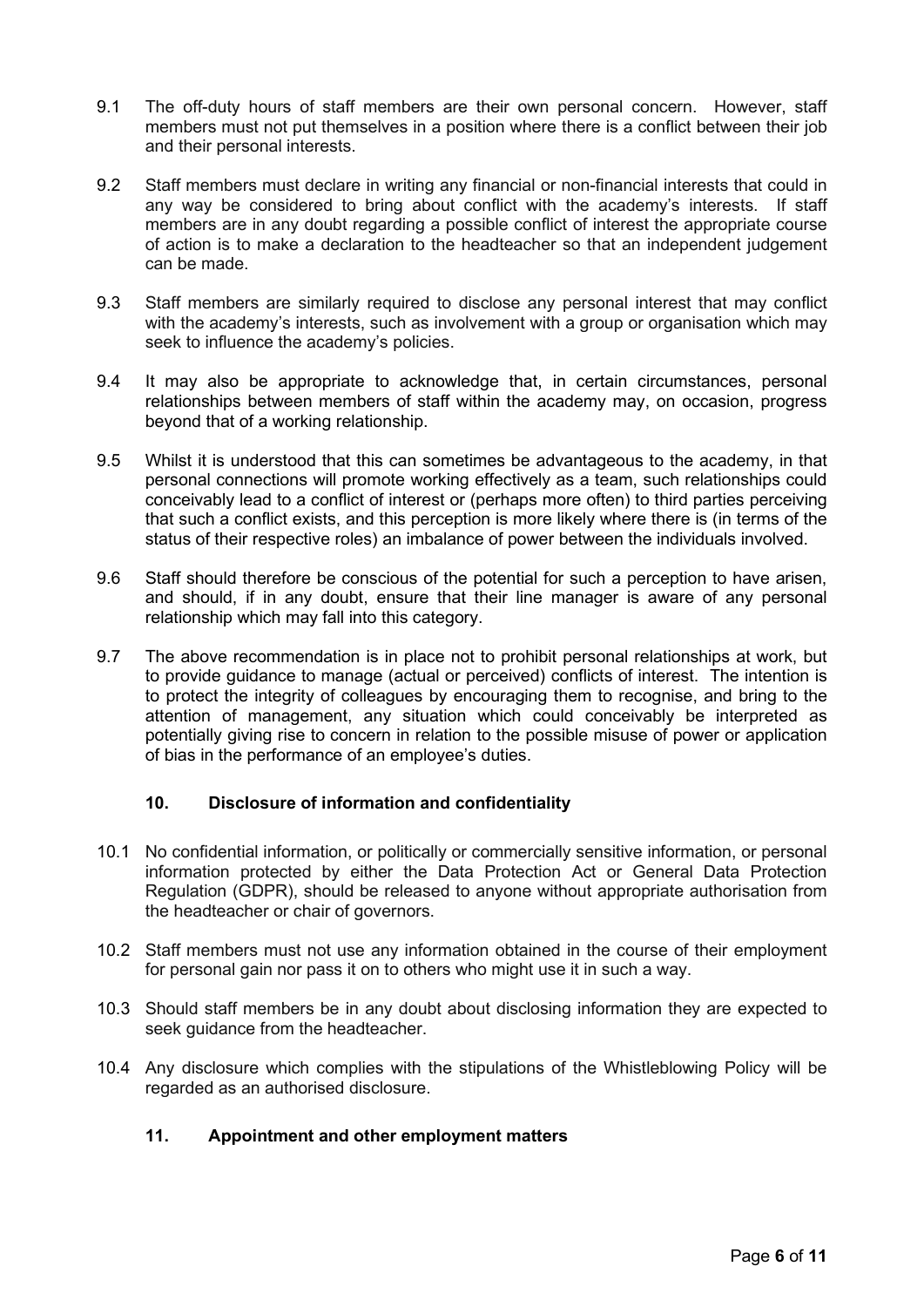- 11.1 Staff members must not be involved in the appointment of another individual who is a relative, partner or friend. Neither must a staff member be involved in any decisions relating to the discipline, promotion, remuneration or terms and conditions of another employee who is a relative, partner or friend.
- 11.2 If staff members are responsible for appointing employees, they should comply with the academy's Recruitment Policy and must ensure that decisions are based solely on merit and the applicant's ability to carry out the role. Similarly, staff members must not canvass on behalf of any applicant.

### <span id="page-6-0"></span>**12. Sponsorship**

- 12.1 When an external organisation wishes to sponsor, or is being asked to sponsor, a school activity, the basic conventions concerning the acceptance of gifts and hospitality apply.
- 12.2 Where the academy, through sponsorship or other means, gives support in the community, staff members should ensure that impartiality is observed and that there is no conflict of interest.

### <span id="page-6-1"></span>**13. Relationships with external contractors**

- 13.1 Staff members must declare in writing to the headteacher any relationships of a business or private nature with any external organisation that has, or may have, a business relationship with the academy.
- 13.2 Orders and contracts must be awarded on merit and no special favour should be accorded to any business, particularly one in which staff members have a pecuniary interest. If staff members have such an interest, they must not be involved in any way in the awarding of a contract for provision of goods or services.
- 13.3 Similarly, staff members must not canvass on behalf of any external organisation or business that has (or may intend to have) a relationship with the academy.
- 13.4 Staff members must make a declaration in writing to the headteacher if they become aware that the academy is considering entering into a contract with an organisation or business in which they have a direct interest.
- 13.5 If staff members engage, supervise, or work with contractors with whom they have, or have previously had, some form of relationship or connection in a private, social, domestic or professional capacity, they must declare that relationship or connection to the headteacher.

#### <span id="page-6-2"></span>**14. News media**

14.1 Staff members must not deal directly with news media unless required to do so as part of their duties, or alternatively have been given express authority to do so by the headteacher (or an appropriate manager).

#### <span id="page-6-3"></span>**15. Gifts and hospitality**

15.1 It is a serious criminal offence for staff members, in their official capacity as a public servant, to receive corruptly, or to give corruptly, any gift, loan, fee, reward, or advantage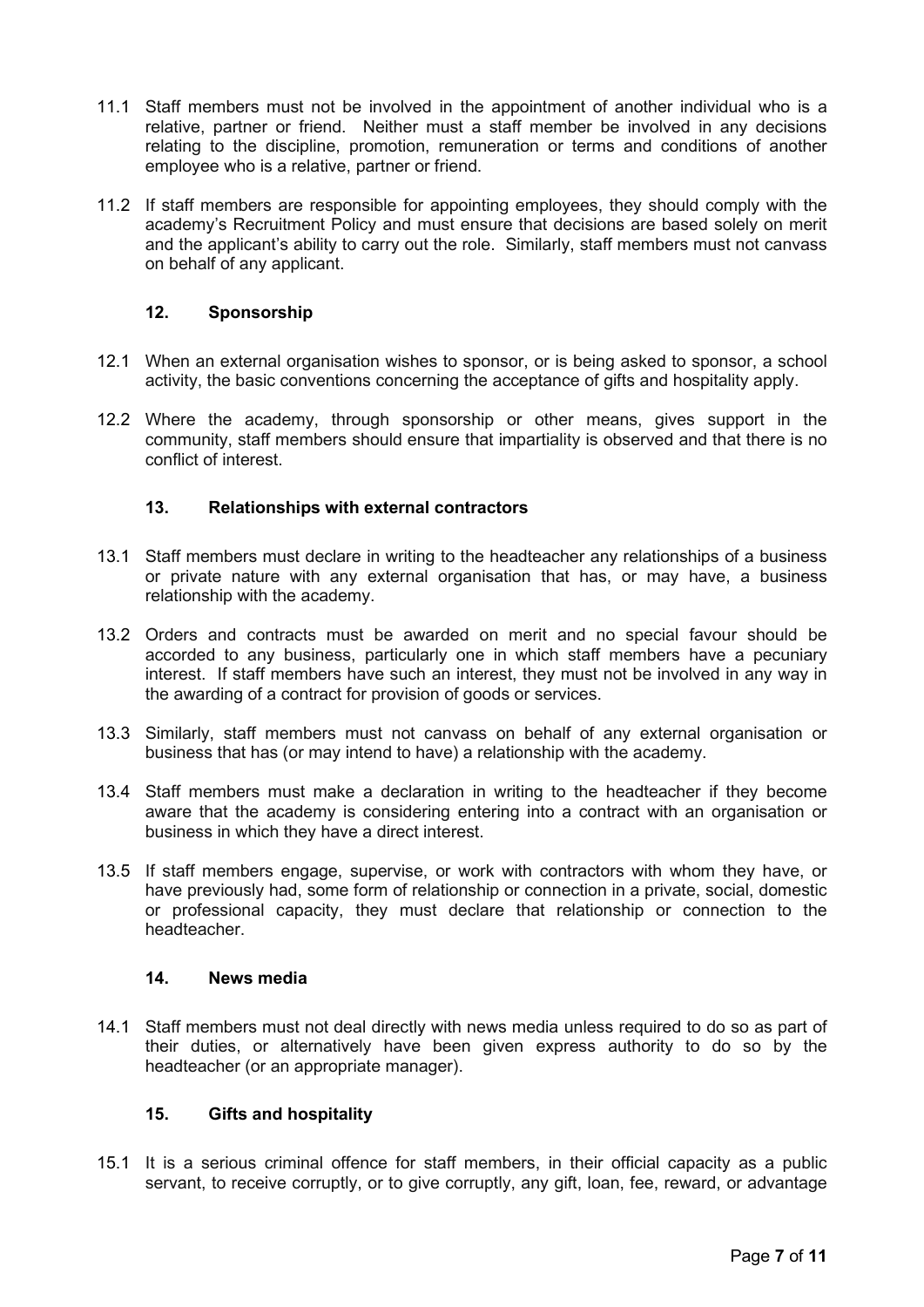for acts of commission or omission or to show favour or disfavour corruptly to any person. In the event of an allegation of this nature being made it is for staff members to demonstrate that any such rewards have not been obtained (or given) corruptly.

- 15.2 There may be occasions where pupils or parents wish to pass small tokens of appreciation to staff members (for example as a gesture of thanks at the end of an academic term or year) and this is acceptable. However, it is not acceptable to receive gifts of any significant value, or to receive gifts on a regular basis.
- 15.3 Staff members must not, either directly or indirectly, accept from a pupil (or from a parent or carer) any gift, reward or benefit other than small gifts which are of a modest value.
- 15.4 Similarly, staff members must not, either directly or indirectly, accept such gifts from any group or organisation with whom they are brought into contact by reason of their duties (gifts in this category normally being limited either to items of a promotional or advertising nature or to mementos offered during official authorised hospitality, such as on the conclusion of any courtesy visit).
- 15.5 Where appropriate, such gifts shall be shared between staff members.
- 15.6 Staff members should always exercise discretion both in offering and accepting gifts and/or hospitality.
- 15.7 When considering offers of hospitality staff members should consider whether:
	- the invitation comes from an organisation likely to benefit from the connection with the academy
	- the organisation is seeking (or has already been awarded) a contract with the academy
	- the hospitality is being offered on a frequent basis
	- the hospitality is being offered solely to the staff member concerned or to others as well
	- the hospitality is purely a social or sporting event as opposed to an event which the staff member is attending in an official capacity
	- the scale and location of the hospitality is proportionate to the event
	- the event takes place outside of normal working hours
	- the business element of the hospitality is genuinely instructive or whether the hospitality constitutes more of a social function.
- 15.8 In all instances where staff members wish to accept hospitality, they must seek, in advance, approval in writing from the headteacher, except either where the hospitality is limited to that of a minimum common courtesy, or where that hospitality forms an integral part of a conference or seminar and is being offered to all the delegates.
- 15.9 Staff members should bear in mind how accepting gifts and/or hospitality might affect their relationship with the party offering it (and vice versa) as well as how it might be viewed by colleagues and/or other potential suppliers/contractors, and by the public. Accordingly, any gifts and/or hospitality other than as described above must be declined (or returned).
- 15.10 Staff members should handle the refusal of gifts or (offers of) hospitality with tact and courtesy: the intentions of those offering gifts or hospitality are seldom corrupt but simply inappropriate to professional relationships in the public sector.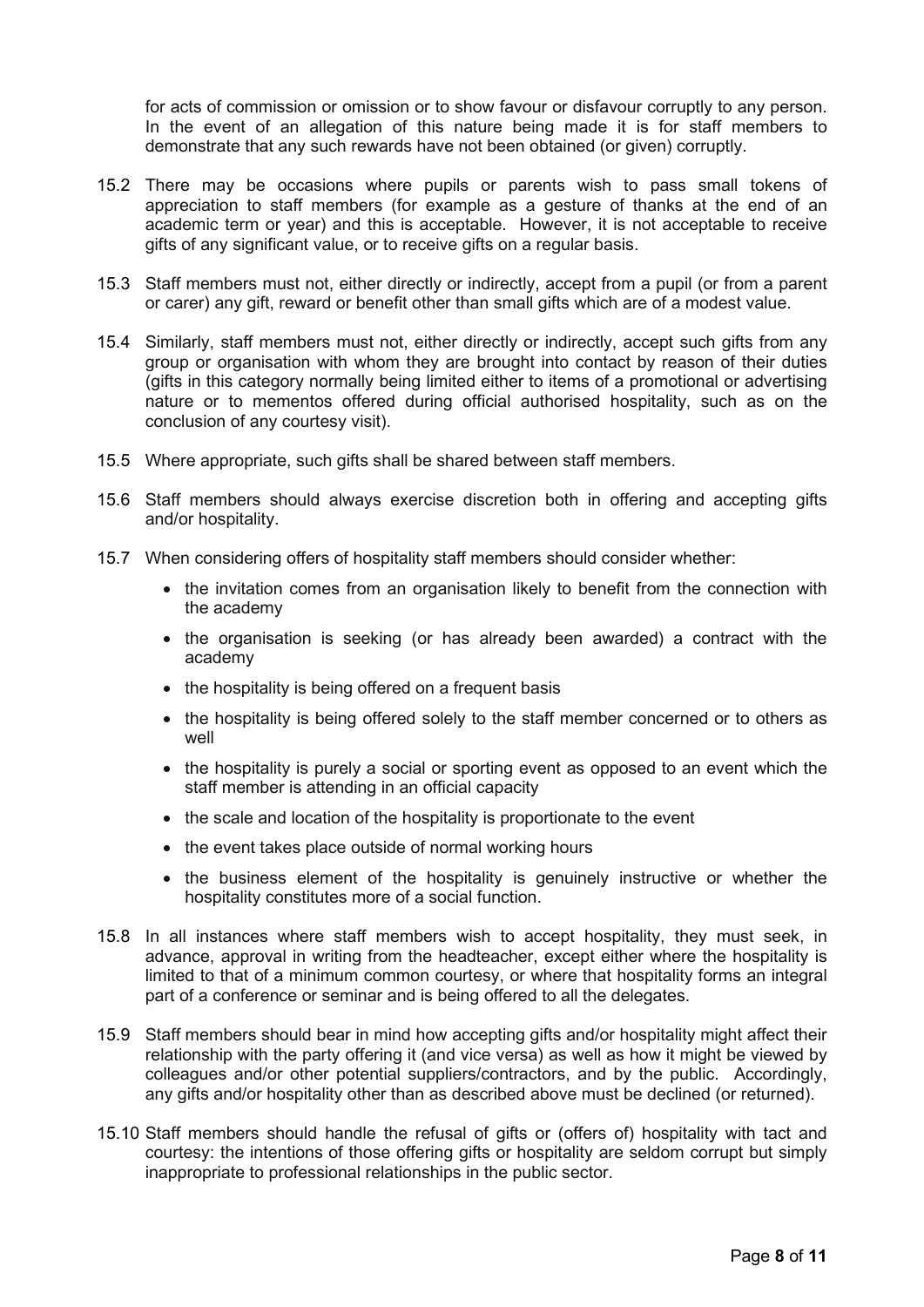15.11 All offers of gifts (including inducements such as air miles, trading discounts, vouchers etc) or hospitality over the value of £10 must be declared (including those that have been declined).

#### <span id="page-8-0"></span>**16. Promoting equality of opportunity and diversity**

- 16.1 In line with the academy's Equality Policy all members of staff are expected to work to eliminate discrimination, promote equality of opportunity and encourage good relations.
- 16.2 All members of the community should be treated with respect and every staff member should endeavour to provide a service of high quality appropriate to their respective role.

### <span id="page-8-1"></span>**17. Appointments after leaving employment**

- 17.1 The academy is concerned to safeguard the integrity of its employees and to avoid any suggestion of impropriety in relation to staff members.
- 17.2 It is in the public interest that people with experience of education (and/or public administration) should be able to move freely into business and other sectors.
- 17.3 It is therefore important, whenever an academy employee accepts an appointment outside the academy, or the educational sector, that there should be no cause for any suspicion of impropriety.

#### <span id="page-8-2"></span>**18. Conflict of interest procedure**

18.1 Any conflict (or perceived conflict) of interest must be declared, and there are six steps to the process.

#### 18.1.1 Step one – inform

The staff member should inform their line manager of the potential area of conflict.

18.1.2 Step two – complete form

The staff member should complete a 'conflict of interest declaration form' (see Appendix 1) giving details of the potential conflict. They should then pass this to their line manager who will add supporting information as necessary and will outline their view and comments. This should include the level of involvement which managers anticipate having and should also, where appropriate, detail any safeguards that could be put in place.

#### 18.1.3 Step three – submit form

The completed form should be sent to the headteacher (or the chair of governors if it is the headteacher who is making the declaration).

#### 18.1.4 Step four – decision

The headteacher (or chair of governors) will be responsible for deciding whether a conflict of interest exists. They will need to be satisfied that this would neither interfere with the performance or duties of the staff member concerned nor lead to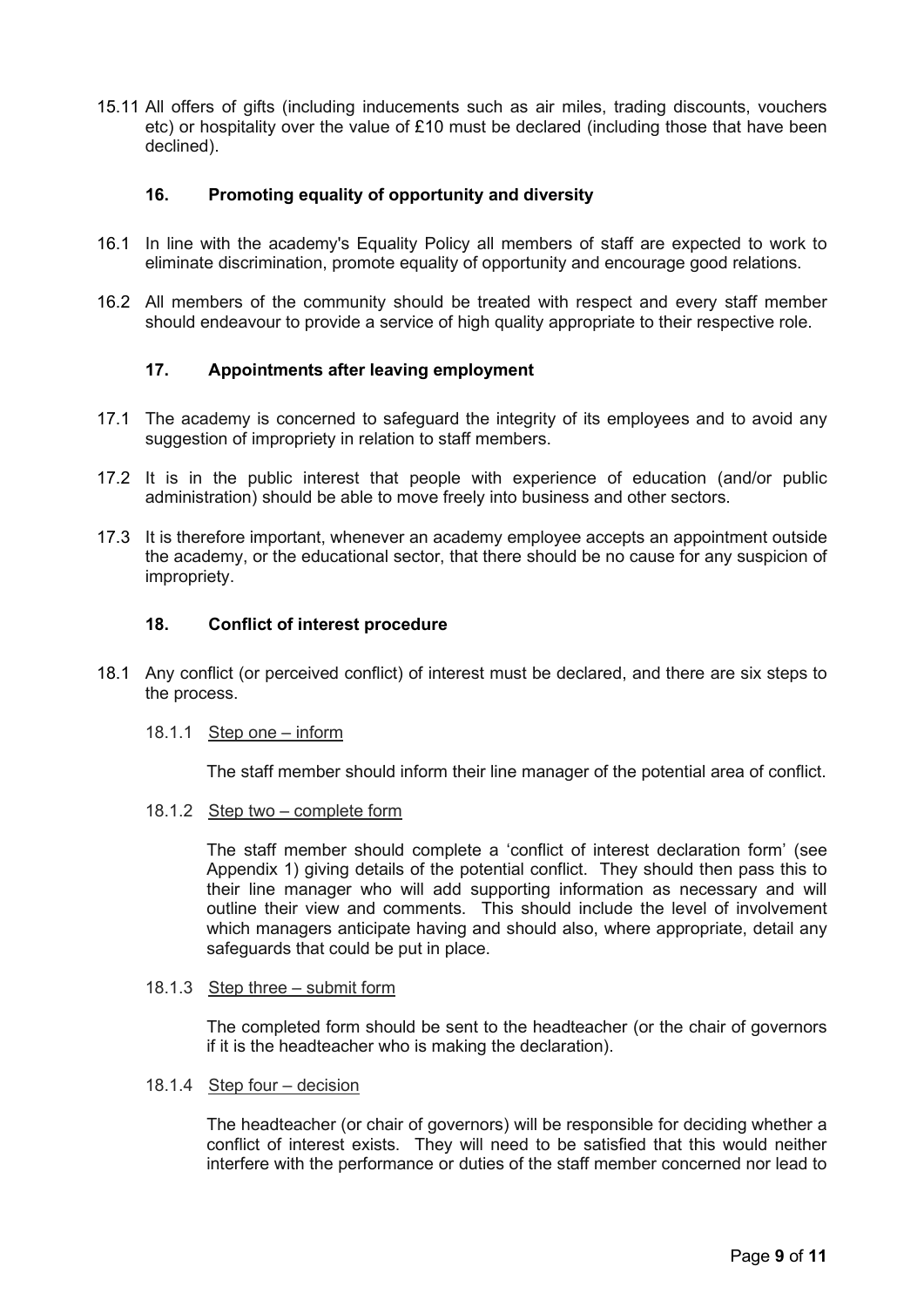any suspicion of improper influence. All declarations of a conflict of interest will be considered on an individual basis according to their circumstances.

#### 18.1.5 Step five – confirmation

The headteacher (or chair of governors) will write to the staff member outlining their decision. All declarations of conflict of interest will be recorded in the academy's 'Register of Interests'.

#### 18.1.6 Step six – appeal

If they wish to appeal against the decision reached, staff members should use (the appeal stage of) the academy's grievance procedure.

18.2 If the circumstances of staff members change it is their responsibility to inform their line manager and make a new declaration as above (in other words by returning to step 1).

#### <span id="page-9-0"></span>**19. Other policies and procedures**

- 19.1 This policy will be supported by the following policies and procedures:
	- Equality Policy
	- Recruitment Policy
	- Whistleblowing Policy